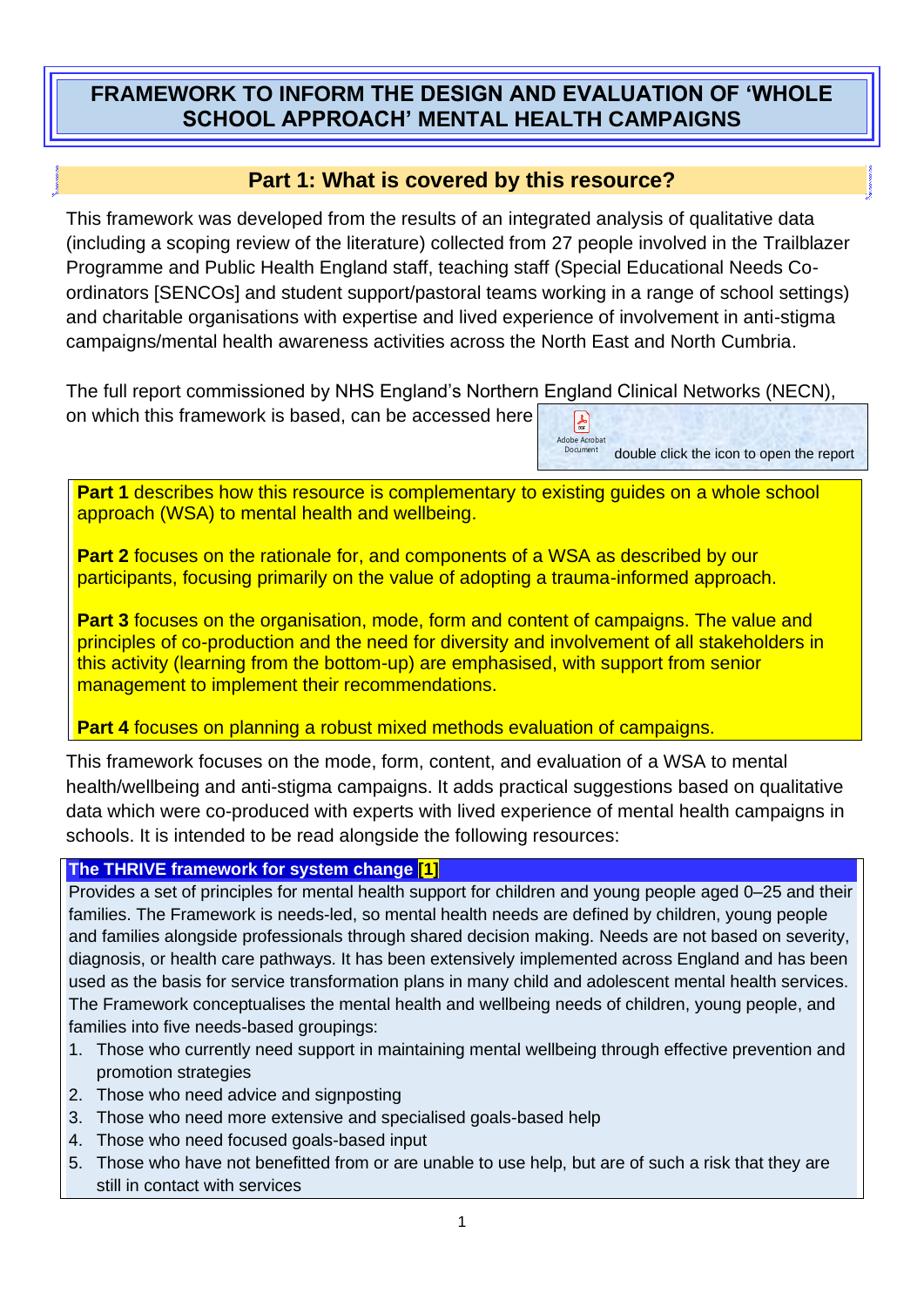#### **Northumberland County Council [2,3]**

- **Whole School Approaches to Promoting Emotional Health and Wellbeing Good Practice Guide [2]**
- **Northumberland Promoting Emotional Health and Wellbeing School Checklist [3]**

Provides guidance, information and examples of current practice on implementing a WSA to good mental health. It is based on eight key principles which underpin a WSA in the Government guidance "Promoting Children and Young People's Emotional Health and Wellbeing" **[4]**. The guide provides suggestions on ways for schools to develop practice and systems to support whole school principles. The schools represented are from the primary, first, middle, secondary, high and special schools in Northumberland.

The checklist can be used as a self-assessment of activities they are carrying out in adopting a WSA to mental health and wellbeing.

**National Children's Bureau [5,6]**

- **A whole school framework for emotional wellbeing and mental health – supporting resources for school leaders [5]**
- **A whole school framework for emotional wellbeing and mental health – A self-assessment and improvement tool for school leaders [6]**

Brings together research evidence and provides practical support by setting out additional information and resources. It is intended to support all schools to create sustainable and manageable responses to the emotional wellbeing and mental health needs of both students and staff. There are four key areas that schools can monitor. These are underpinned by staff capacity and taking a WSA, and can contribute to improving a school's climate and ethos:

- Pupil engagement
- Parent/carer engagement
- Developing social and emotional skills of pupils
- Improved provision of targeted help with mental health difficulties

Proposes a four-stage approach to wellbeing and mental health:

- 1. Deciding to act and identifying what is in place already
- 2. Getting a shared understanding and commitment to change and development
- 3. Building relationships and developing practices
- 4. Implementation and evaluation

**Young Minds. Time to Change – Children and Young People's Campaign [7]**

Anti-stigma campaign run by Mind and Rethink Mental Illness to improve the knowledge, attitudes and behaviour of young people and families around mental health. The website includes resources which any secondary school can use to run their own Time to Change Campaign.

The Education Inspection Framework **[8]** criteria used by Ofsted inspectors has direct links to provision of WSAs to mental health and wellbeing. The section on 'Behaviour and Attitudes' criteria focus on whether the environment positively supports relationships among learners and staff, specifically bullying, peer on peer abuse and discrimination (p.10). In the 'Personal Development' section there are criteria on how the curriculum and providers help students develop their character, resilience, independence and "know how to keep physically and mentally healthy" (p.11).

More details on how Ofsted criteria is linked to provision of WSA to mental health and wellbeing, including examples of local practice, can be found in the Public Health England (2015) document "Promoting Children and Young People's Emotional Health and Wellbeing" **[4**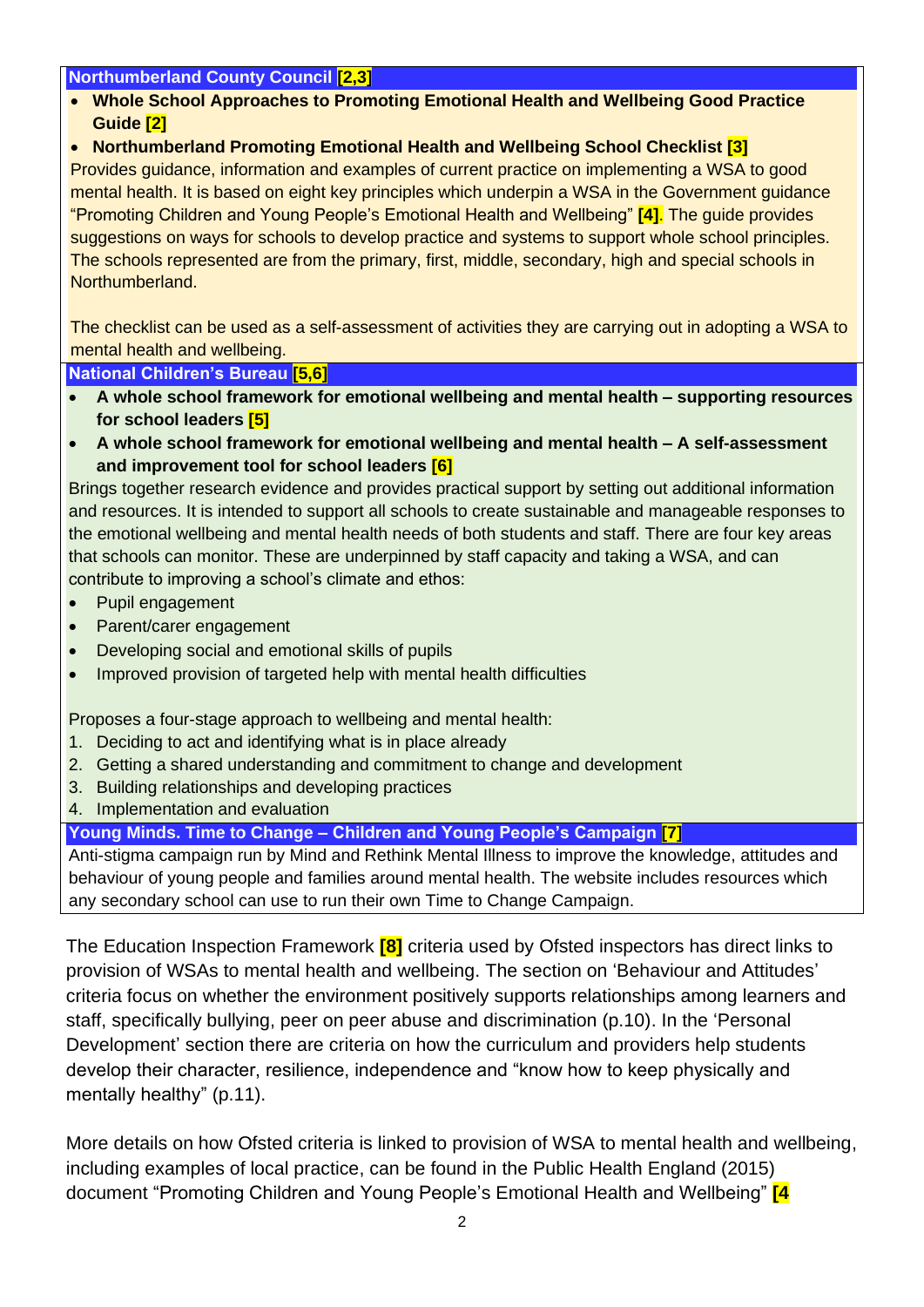## **Part 2: What does a whole school approach (WSA) to mental health and wellbeing look like?**

Our findings identified that the following components were essential prerequisites for a WSA to mental health and wellbeing:

#### **A Whole School Approach embedded within a Whole Community Approach to Mental Health and Wellbeing**

Every day mental health and wellbeing practices are embedded into communities and schools as the business of all stakeholders such as: schools, public and private organisations, including voluntary services, parents/guardians, and children/young people. Buy-in and involvement from all community stakeholders who adopt the same practices and talk the same "language" about mental health and wellbeing, including taking responsibility for funding, implementation, monitoring and evaluation of a whole community approach. Children's/young people's experience of a WSA crosses the "school gate" where campaigns target parents, non-teaching staff and others in contact with children in the community (e.g. youth workers, lollipop people, bus drivers, shopkeepers).

## **Co-ordinated Partnership-working between Schools in a Community**

This involves a shift from schools operating as independent entities to a partnership model with a shared vision and strategy. There is an emphasis on a co-ordinated multi-disciplinary partnership working involving: educational psychologists, school nurses, SEND, local authorities, commissioning groups, and schools. It may take several years for tangible impacts of whole-school mental health campaigns to appear. In many cases the impact may not fully manifest until a child has transitioned to another school (a maturational effect). For example, whole-school interventions delivered in primary schools may have a more tangible impact on children's mental health and wellbeing (e.g. improved scholastic and other outcomes) when they transition to junior or secondary school.

**Additional Core components of a Whole School Additional Core components of a Whole School** Approach to Mental Health and Wellbeing **Approach to Mental Health and Wellbeing** Trauma-informed with a focus on restorative practice and empathy

De-medicalising mental health and wellbeing. Access to medical services is not the only solution

All staff (irrespective of role) have the same level of training in mental health. All staff buy into positive mental health promotion and understand why it is important for everyone to be involved.

Recruitment of staff with appropriate interpersonal skills, attitudes and lived experience of mental health and wellbeing, including parental involvement in the process

Service providers building relationships with schools

Research on traumatic life experiences has revealed how healthy development can be derailed and brain architecture altered **[9]**, with The National Survey of Children Exposed to Violence reporting that 60% of children surveyed had been exposed to some form of trauma, either in or out of school  $[10]$ .

Restorative practice is a behaviour management method that aims to help students develop conflict resolution and aggression management skills <a>[11]</a>.

More information about trauma-informed approaches can be found at the **Trauma informed schools website:**  <https://www.traumainformedschools.co.uk/>

#### **Examples of trauma-informed whole school approaches:**

**Headlands School, Penarth, South Wales** Website:<https://www.headlandsschool.org.uk/>

**Colebourne Primary school, Birmingham** Website:<http://www.hazwebs.co.uk/colebourne/>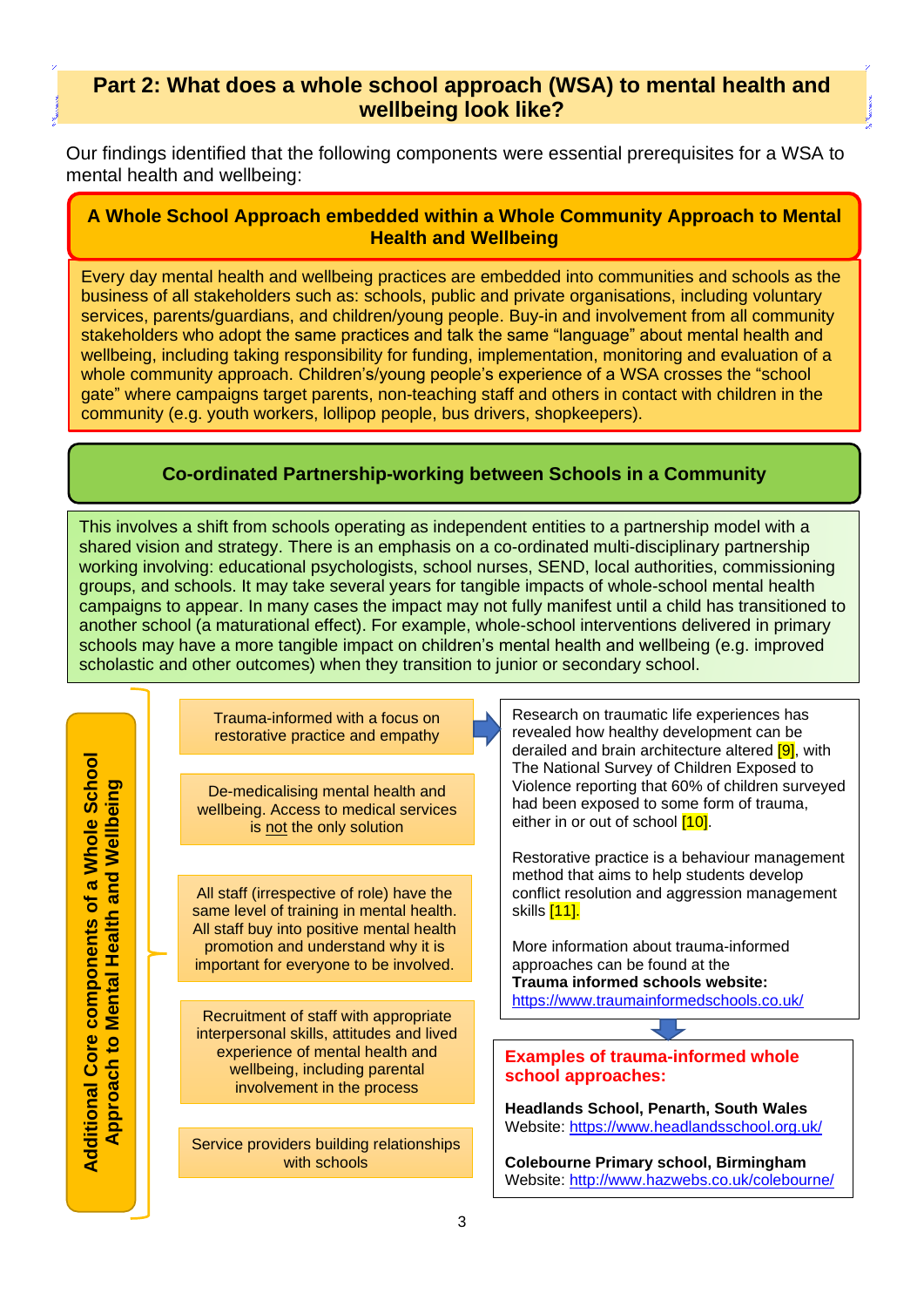# **Part 3: How to design the form and content of a whole school mental health mental health and wellbeing campaigns**

A key theme identified by our qualitative research was that the design of whole-school mental health campaigns is best achieved using a 'bottom-up' approach (co-production), whereby, the lived experience of staff and children / young people and other stakeholders such as parents/guardians are used to inform decision making about the form and information content of campaigns.

### **What is Co-production?**

Co-production is a specific value-driven approach to decision making, where there is an **equal partnership between stakeholders**, which is mutually advantageous [12].

Co-production involves collaborative working, making full use of respective knowledge, resources and contributions of stakeholders, in order to achieve more credible and better outcomes, which reflects their different perspectives and priorities [13].



# **Principles of Co-production [14]**

**Equality** – everyone has something (time, skills, experience, and other qualities) to bring to the process (no one person is more important than the others)

**Diversity** – ensuring that participation is inclusive

**Accessibility** - ensuring that everyone has the same opportunity to take part in an activity fully, in the way that suits them. This may require provision of skills training to empower everyone to be involved in a co-production process

**Reciprocity** – those participating in co-production get something back as a way of valuing their contribution, for example developing new skills or relationships, including more formal methods such as financial incentives

Further resources on how to do co-production, informed by a review of the evidence from 15 studies of co-production published in peer-reviewed journals, including details of 12 examples from practice can be found on the Social Care Institute for Excellence website [14]: <https://www.scie.org.uk/publications/guides/guide51/what-is-coproduction/>

The Social Care Institute for Excellence describes how to do co-production with reference to framework for change management structured around a 4-piece jigsaw covering culture, structure, practice and review.

**A key issue identified in our qualitative research was that senior management support is critical to ensure that the recommendations and outputs from co-production activity are implemented. If this does not happen then the whole process of co-production is derailed, and likely to seriously compromise any attempts at future engagement.**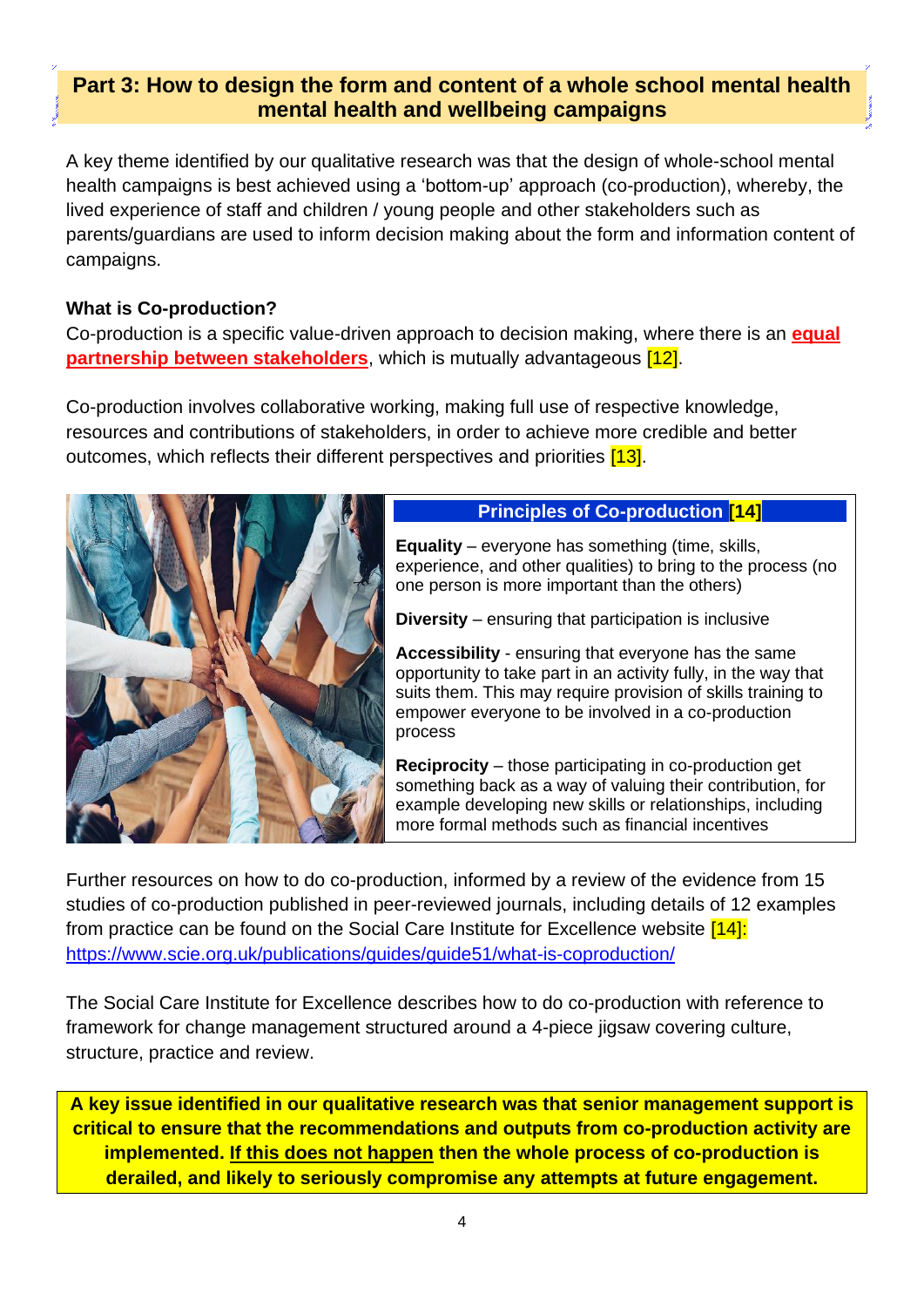# **Other recommendations for consideration in co-production activity on the form and content of whole school mental health / anti-stigma campaigns**

- Embrace the uniqueness of school settings and individuals (pupils, staff) there is not a one size fits all approach.
- Design activities to ensure everyone has a clear understanding of mental health and wellbeing, and its critical importance. For example, a co-produced educational film and other campaign materials.
- Provision of clear and consistent whole school messages across a range of media.
- Build on salient local narratives to make campaigns more meaningful. For example, one school launched their campaign at a location where people were known to have taken their own lives.
- Consider implementation of Health Ambassadors, whereby, young people are trained to ask other young people what they want and need to support mental health and wellbeing, and to reduce mental health stigma.
- Consider provision of training to willing members of staff and children/young people in Mental Health First Aid (MHFA) to enable them to provide peer support.
- Classroom-based activities using practical activities and exposure to narratives based on lived experience of mental health conditions, followed by opportunities for self-reflection and group discussion.
- Use of strategies such as overlearning.
- Small adjustments to the environment can foster a culture of mental health and wellbeing across the school, for example:
	- o Providing safe spaces to support wellbeing for staff and children; e.g. mindfulness areas
	- $\circ$  Buddy Bus Stop a buddy system in schoolyard at break times
	- $\circ$  Worry Tree children hang their worries to let go of them
- Encouraging staff to normalise positive attitudes to mental health by sharing their personal experiences and techniques for coping with stress and anxiety. This can help to break down barriers between students and teachers using lived experience.
- Provision of support and training on mental health and wellbeing for teachers and other school staff. The following is a list of resources was recommended by participants who helped to develop this framework: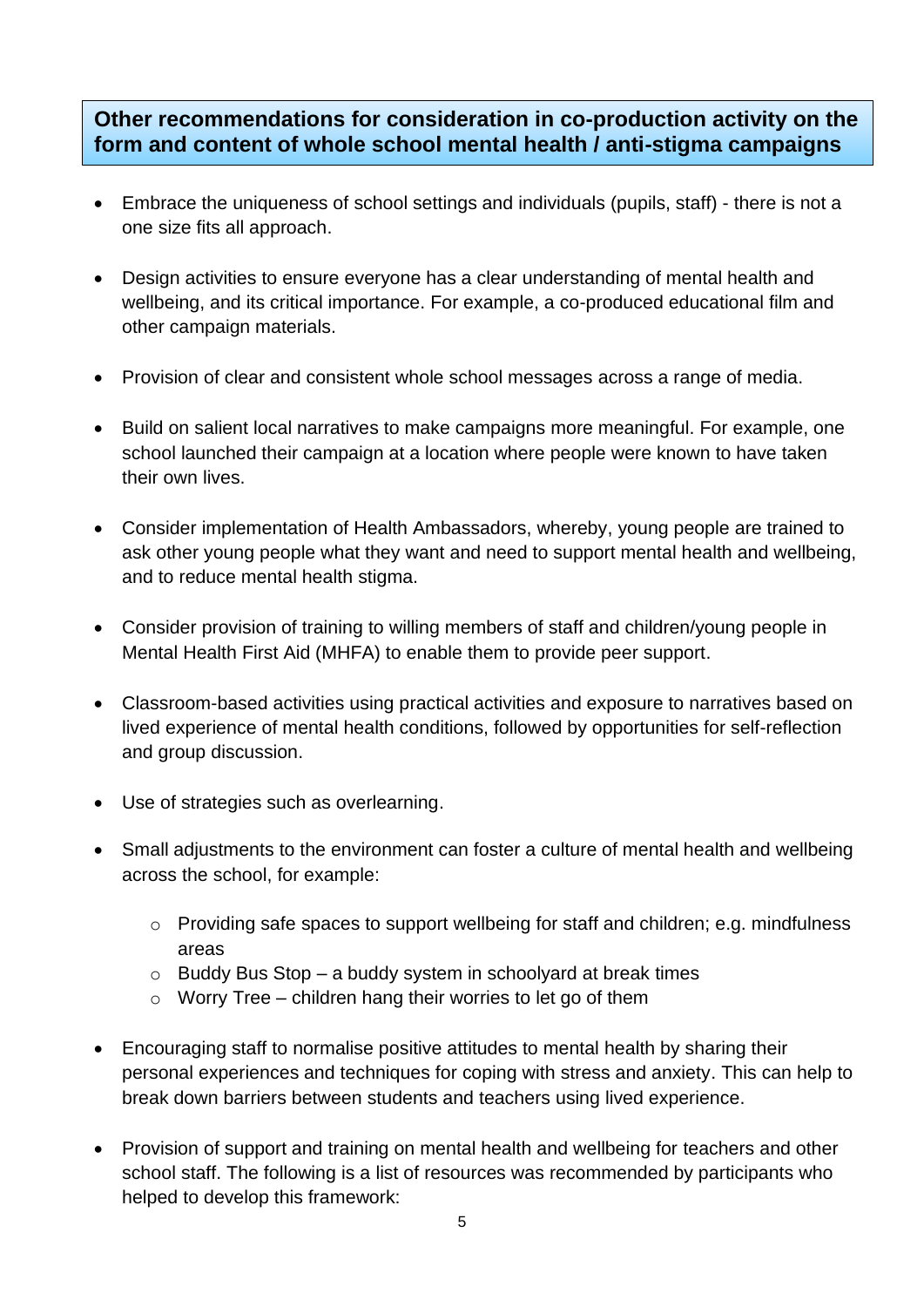## **The Mental Health and High School Curriculum Guide [15]**

Evidence-based mental health curriculum resource that has been demonstrated to improve both students' (ages 13 to 15 years) and teachers' mental health literacy through usual teacher education and application in the classroom setting. It has been used in a variety of programme evaluations and research studies in Canada and elsewhere.

Additional resources on this website are available to support the guide and improve students and educators' understanding of mental health and mental health disorders.

### **Positive Behavioural Support Training and the RAID approach [16]**

Training course based on a positive behavioural support (PBS) to working with challenging behaviour. RAID<sup>®</sup> (Reinforce Appropriate, Implode Disruptive) is a leading positive psychology approach for tackling challenging behaviour at source approach centres on inclusion, increased quality of life, participation and emphasis on valued social roles with stakeholder participation and feedback. While there are assessments and interventions in place to monitor, change and manage behaviour preventive strategies are at the forefront.

Use of "red and green behaviour" to side-step value judgements and define behaviour. Emphasis is placed on staff proactively encouraging adaptive behaviours and analysing challenging behaviour to know how to respond.

### **The ROAR Response to Mental Health in Primary Schools [17]**

The ROAR model ( $R -$  recognise the signs and symptoms;  $O -$  ask open questions  $-$  try to spot the big thought; A - access support, services and self-care; R- build resilience) responds to the top five continuing professional development (CPD) priorities identified by primary schools across Liverpool; Emotional difficulties, Behavioural difficulties, Parental mental distress, Anxiety and Neurodevelopmental conditions.

Training course designed for a whole school approach to mental health. A designated member of staff receiving this training will be:

- Equipped to respond to specific mental health needs within your school.
- Provided with lesson plans (KS1 and one for KS2) to build awareness around mental health and resilience that can be delivered to each class by member of staff.
- Given resources to deliver a 2-hour CPD session within your school setting to give the whole school staff a general understanding of child mental health and introduce them to the ROAR model.
- Given resources to deliver a children's mental health awareness session for parents within your school setting.

#### **Writing for mental health [18]**

Intervention to support mental wellbeing through writing and other activities to express feelings (Can't Talk, Write toolkits). This Internet resource was developed by Action for Children in collaboration with the Royal Mail and The Prince's Trust.

The young person's version (11-18 years) has 10 activities. Each one encourages a different style of writing.

The facilitators' toolkit is for adults to use with young people. It's divided into 10 sessions – each with an accompanying activity. The activities help young people to express their emotions, either alone or in groups.

#### **Northumberland Education e-courier [19]**

Northumberland Education website that provides links to many resources for schools on mental healthrelated topics.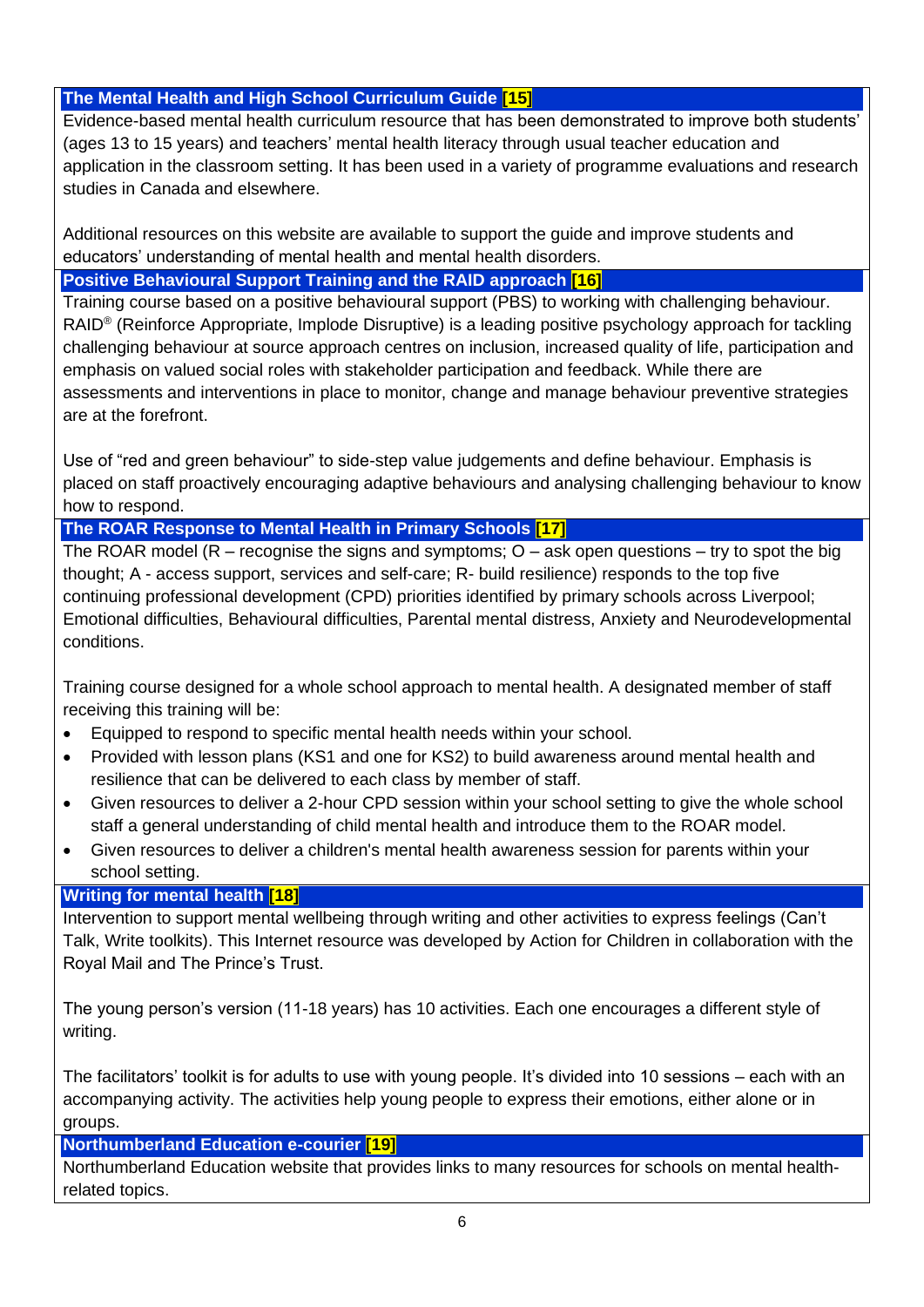# **Part 4: How to evaluate a whole-school mental health and wellbeing campaign**

Consistent with Part 3 of this framework, the optimal approach to designing evaluations of whole-school mental health and wellbeing campaign is **co-production**.



Evaluating the impact of campaigns is important for many reasons: for example:

- establishing whether a campaign has helped to improve mental health and wellbeing. and reduce stigma
- to understand how a campaign has improved mental health and wellbeing, and reduced stigma
- establish whether a campaign has changed the school culture
- identify where improvements can be made to campaigns
- establishing whether campaigns offer value for money

Ideally, information should be collected before a campaign starts, and at specified intervals after a campaign has started, for example after 3, 6 or 12-months. Information can be in form of numerical data (for example by administration of structured questionnaire tools) or textual/narrative data (for example from interviews / group workshops).

The following are examples of what could be included an evaluation of whole-school mental health campaigns. However, the final decisions on the form and content of an evaluation are best made by members of the co-production team involved in campaign design.

#### **Mental Health Literacy**

Mental health literacy helps people to understand their own mental health and provides them with the knowledge to take remedial action. Mental health literacy typically includes the following core components **[20,21,22]**:

- Understanding of positive mental health and wellbeing
- Knowledge of mental health disorders and treatment options
- Knowledge of positive coping strategies in response to stressful events/situations
- Stigmatising attitudes towards people living with mental health conditions
- Confidence to provide mental health support to others
- Confidence to seek help for mental health conditions

A scoping review of mental health literacy measures **[21]** identified 69 knowledge measures (14 validated), 111 stigma measures (65 validated), and 35 help-seeking related measures (10 validated).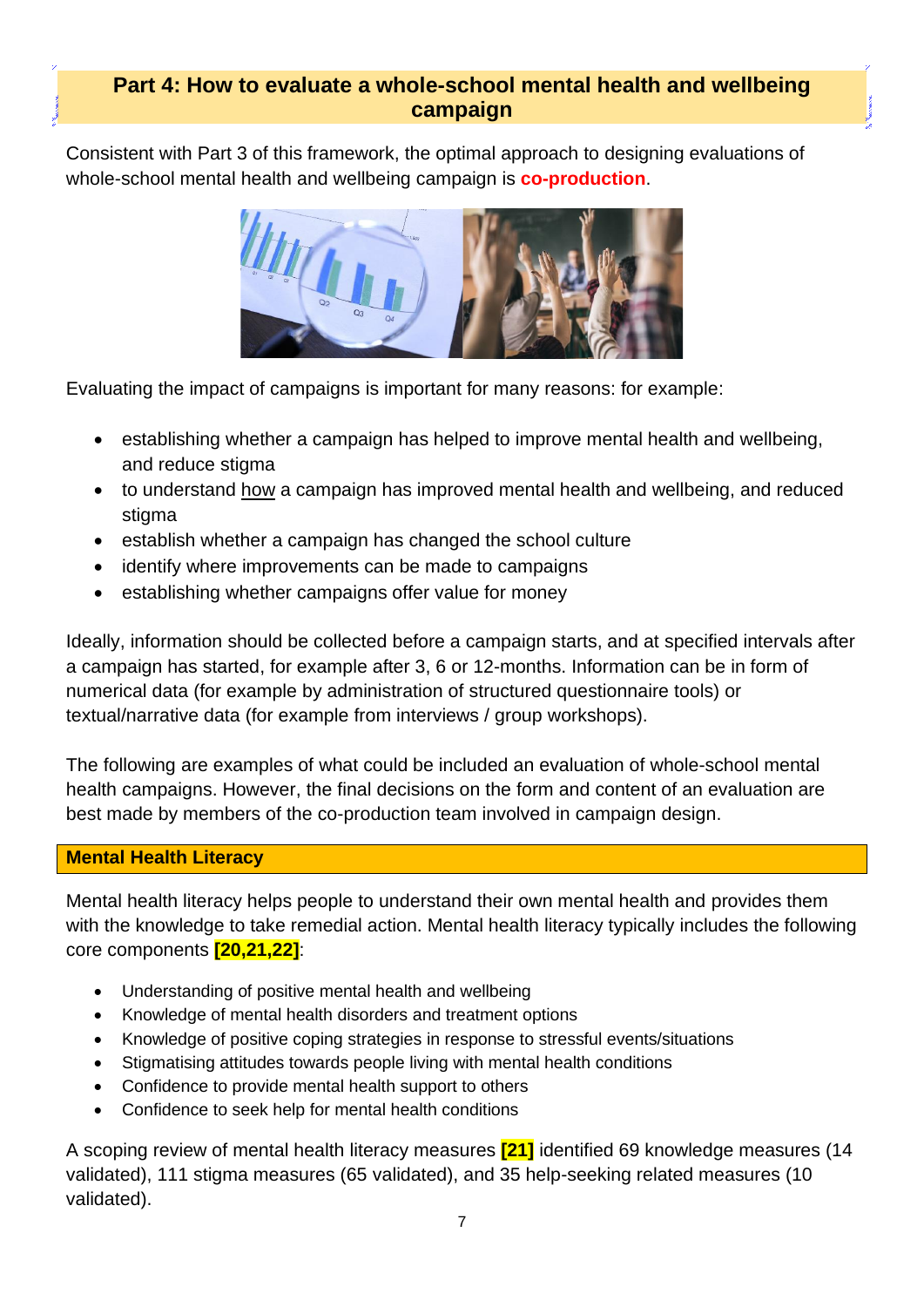#### **Commonly used measures of mental health literacy**

#### **The Mental Health Literacy Scale (MHLS) [23]**

A 35-item questionnaire that assesses all aspects of mental health literacy. This can be viewed at the following URL, although please note that permissions should be sought to use it in your evaluation: <https://static1.squarespace.com/static/5a4b3dc1a803bb5fb41cd299/t/5afa19311ae6cf8cb70be277/1526339891630/MHLS.pdf>

#### **Mental Health Knowledge Schedule (MAKS) [24]**

A 12-item measure of stigma-related knowledge and correct identification of depression, stress, schizophrenia, bipolar disorder, drug addiction and grief as mental illnesses. This can be viewed at the following URL, although please note that permissions should be sought to use it in your evaluation: <https://www.kcl.ac.uk/ioppn/depts/hspr/archive/cmh/CMH-Stigma-Measures/6MAKSFINALVERSIONOctober09.pdf>

Vignettes (describing a person with mental health symptoms or disorder) followed by structured questions can also be used to assess aspects of mental health literacy. For example, the OpenMinds study **[25]** included in our scoping review used a vignette about describing a fictional friend with symptoms of depression (sad, worried, trouble sleeping, not eating well, cannot focus on school work). After the reading the vignette, questions were asked about whether they thought their friend was experiencing difficulty and how serious these difficulties were, and questions about suggestions on to help their friend in terms whether they were helpful, harmful or neither.

Different measures are validated for use with adults and children/young people of specific age (year) groups. Therefore, the use of more than one measure may be required to cover the entire school population (staff and students).

**It is very important that before you use a measure in your campaign (including the examples above) that you have permission to use it. Some measures have copyright restrictions (by an individual person or organisation), and a fee may need to be paid to the copyright holder to obtain a license to use the measure. Others are free to use for non-profit purposes if specific conditions are met.**

**To obtain the appropriate permissions, make contact with the relevant person or organisation.**

#### **Mental Wellbeing**

Mental well-being refers to a person's **mental state** – how they are feeling and how well they can cope with challenges experienced in everyday life.

As with mental health literacy there a multitude of measurement tools for mental wellbeing. There are number of free measurement tools for measuring mental wellbeing. An example of free to use (non-profit purposes) and widely measure of mental wellbeing is **The Warwick-Edinburgh Mental Wellbeing Scale (WEMWBS) [26]**

This 14-item measure covers key aspects of psychological functioning and subjective wellbeing. It has been validated for use by children aged 13+ (Scottish Health Survey). It also has a dedicated website at the University of Warwick: <https://warwick.ac.uk/fac/sci/med/research/platform/wemwbs/>

WEMWBS is free to use (non-profit purposes), although you must register to use it at the following link: [https://warwick.ac.uk/fac/sci/med/research/platform/wemwbs/using/non](https://warwick.ac.uk/fac/sci/med/research/platform/wemwbs/using/non-commercial-licence-registration/)[commercial-licence-registration/](https://warwick.ac.uk/fac/sci/med/research/platform/wemwbs/using/non-commercial-licence-registration/)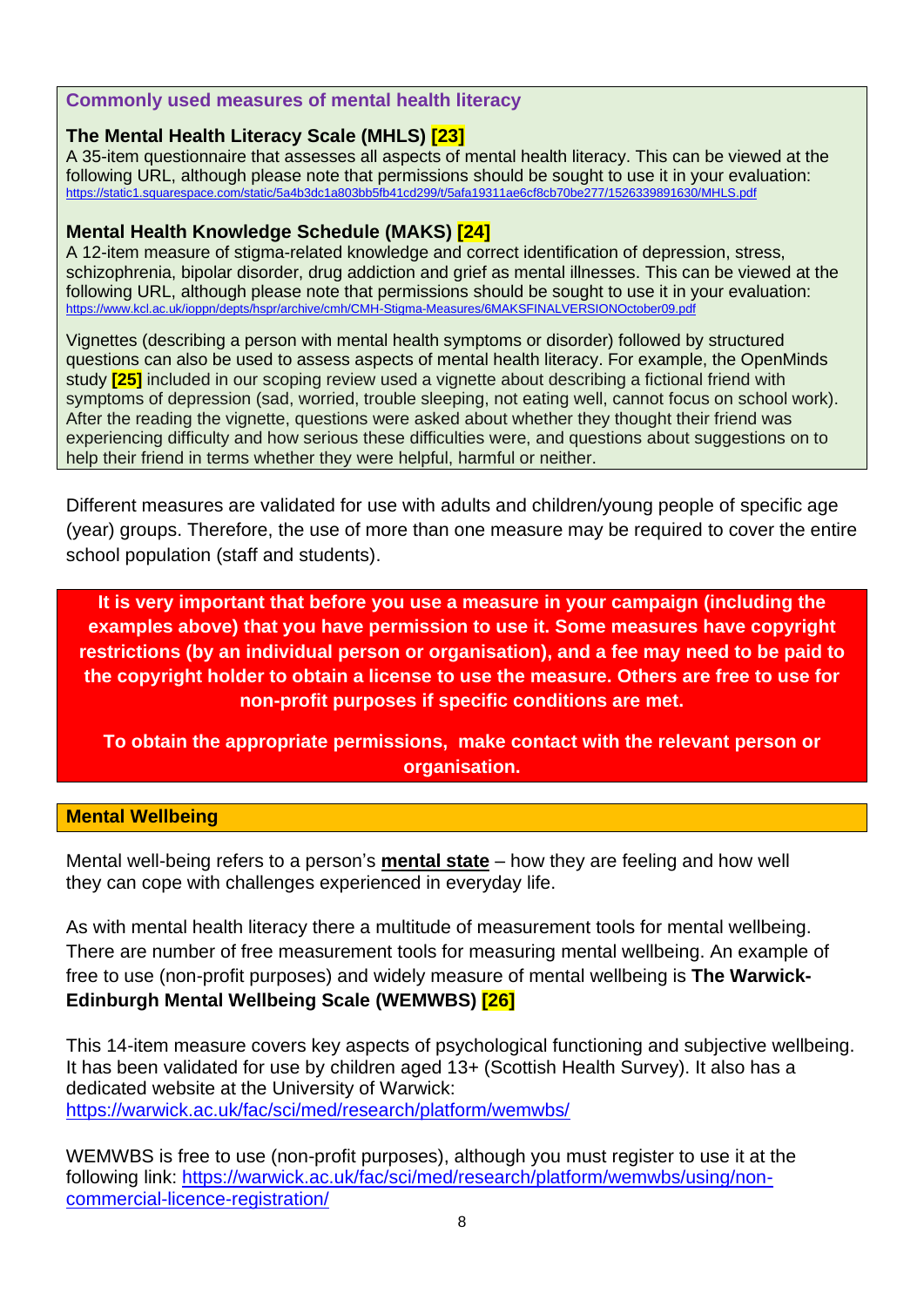**The Strengths and Difficulties Questionnaire (SDQ) [27]** includes 5 items on emotional symptoms, which have been used to assess mental wellbeing in research studies identified by our scoping review – for more details on the SDQ, please see the next section on behaviour and school culture

#### **Behaviour and School Culture**

This does not have to be expensive, and data collected routinely by schools could be used for evaluative purposes, for example, collation of data before and after campaigns (weekly or monthly totals) on the following:

- Attendance rates (staff and children/young people)
- Staff retention / turnover
- Staff satisfaction
- Disciplinary measures (staff and children/young people)
- Academic achievement
- Routinely collected data by Ofsted and local school inspectors

# **The Strengths and Difficulties Questionnaire (SDQ) [27]** is a 25-item measure of the following:

- 1) emotional symptoms
- 2) conduct problems
- 3) hyperactivity/inattention
- 4) peer relationship problems
- 5) prosocial behaviour

The SDQ can be self-completed by children and young people aged 11-17 years. A separate version can be completed by those aged 18+. The parent/guardian and teacher versions of the SDQ can be completed by a parent/guardian or teacher of children and young people aged 2 to17 years.

The SDQ also has a dedicated website hosted by the Child Outcomes Research Consortium (CORC) with details on scoring (manual and assisted), interpretation and conditions of use. <https://www.corc.uk.net/outcome-experience-measures/strengths-and-difficulties-questionnaire/>

**Qualitative evaluation activity children/young people, school staff and parents/guardians**

An evaluation could aim to capture the impact on the lived experience of campaigns. This could be in form of group workshops or individual interviews with:

- Children and young people
- Teaching and non-teaching staff
- Parents/guardians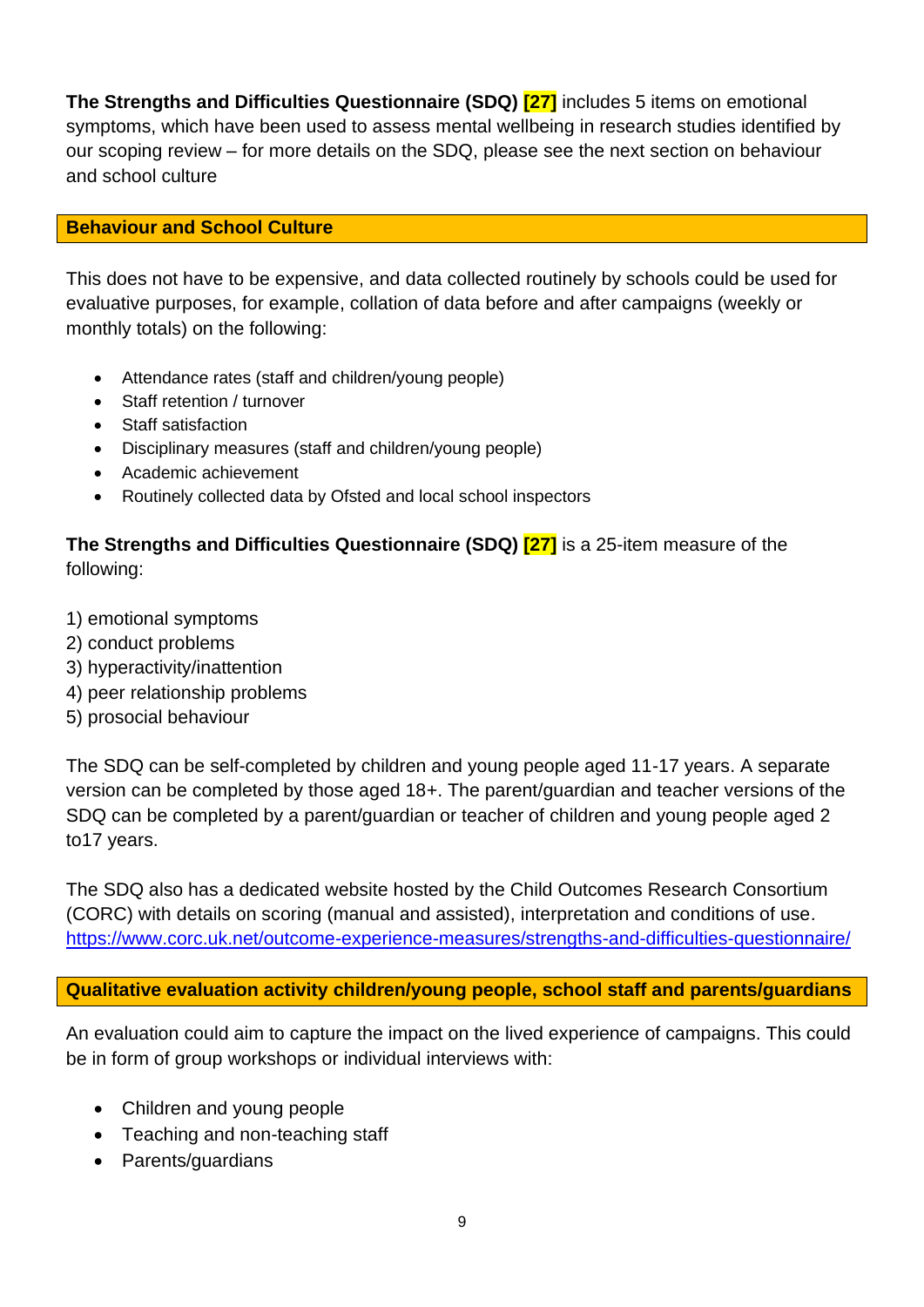### **Topics that could be explored in interviews or workshops:**

- Exploring the lived experience of the impact of campaigns on children/young people, school staff and parents/guardians; for example, mental health literacy, mental well-being, quality of relationships between parents/guardians and schools
- What worked well and not so well in campaigns?
- What improvements can be made to enhance the impact of campaigns?
- Since the introduction of the campaign, how has the school culture changed?

Workshops could also make use of **Creative Evaluation Techniques** such as scrapbooking, drawing and acting it out. Artworks Creative Communities have developed a Creative Evaluation Toolkit **[28]** that details selection of creative techniques to enable participants to engage in understanding and share their feelings and opinions in a reflective manner. Advice is given on their appropriateness for different groups of people. This toolkit can be accessed at the following link:

<http://www.artworkscreative.org.uk/wp-content/uploads/2015/11/Creative-Evaluation-Toolkit.pdf>

## **Contact researchers at Universities to help with evaluations**

This enables access to professional researchers with a wealth of expertise in evaluation methods and serves to develop partnerships with Universities that are part of the community. This fits with the ethos of what a WSA looks like described in part 2 of this framework.

A good first point of contact would be **AskFuse** (part of **Fuse**, the Centre for Translational Research in Public Health, [http://www.fuse.ac.uk/\)](http://www.fuse.ac.uk/). **Fuse** brings together the five North East Universities of Durham, Newcastle, Northumbria, Sunderland and Teesside in a unique collaboration to deliver world-class research to improve health and wellbeing and tackle inequalities.

**AskFuse** can help you to develop evaluations and help with your campaign in other ways such as applying for ethical approval to undertake your evaluation. <http://www.fuse.ac.uk/askfuse/>

Contact details for **AskFuse:**

**Dr Peter van der Graaf, AskFuse Research Manager Tel:** 01642 342757 **Email:** [ask@fuse.ac.uk](mailto:ask@fuse.ac.uk) or [p.van.der.graaf@tees.ac.uk](mailto:p.van.der.graaf@tees.ac.uk) **Online enquiry: [AskFuse enquiry form](http://forms.ncl.ac.uk/view.php?id=3804)**